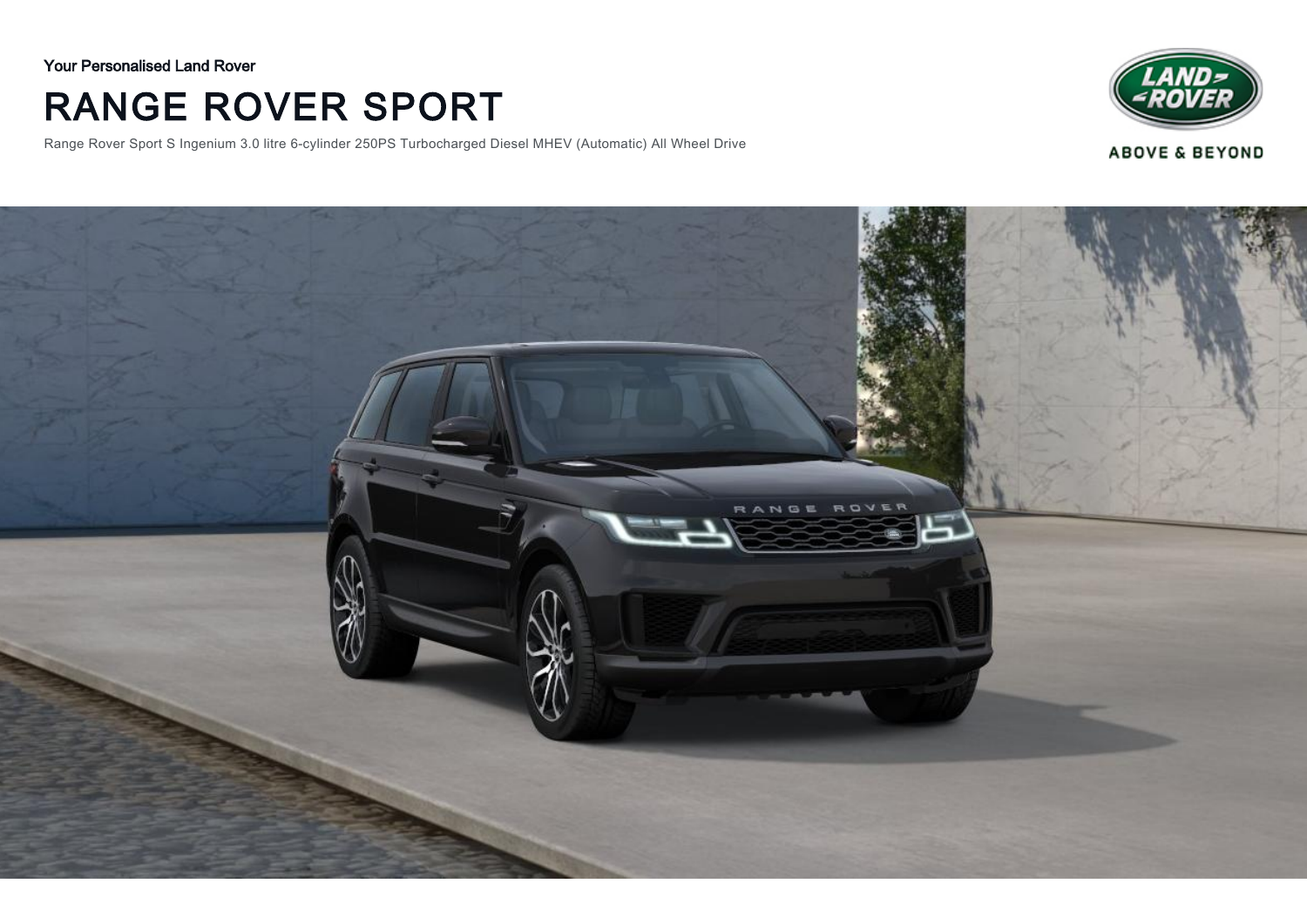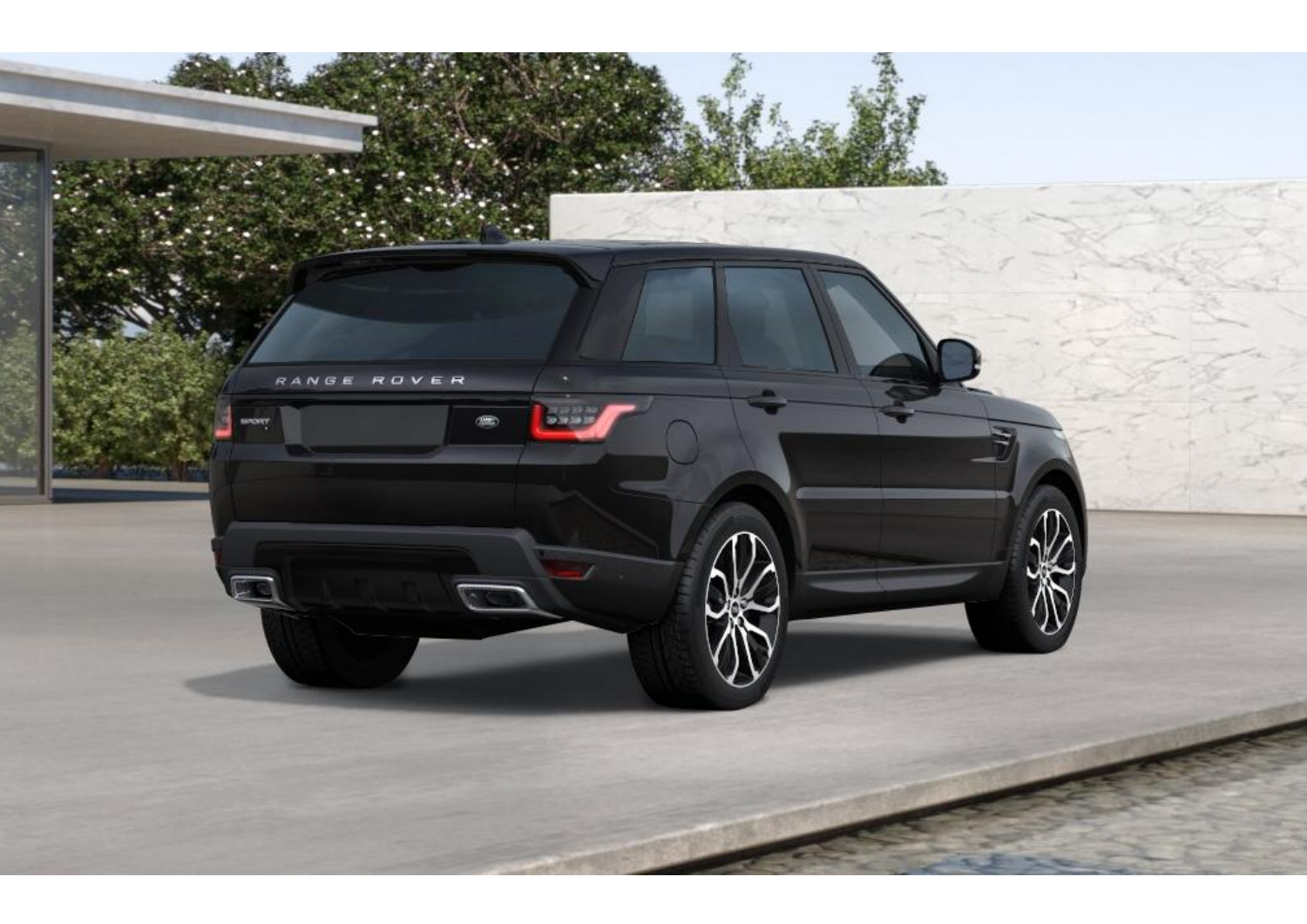

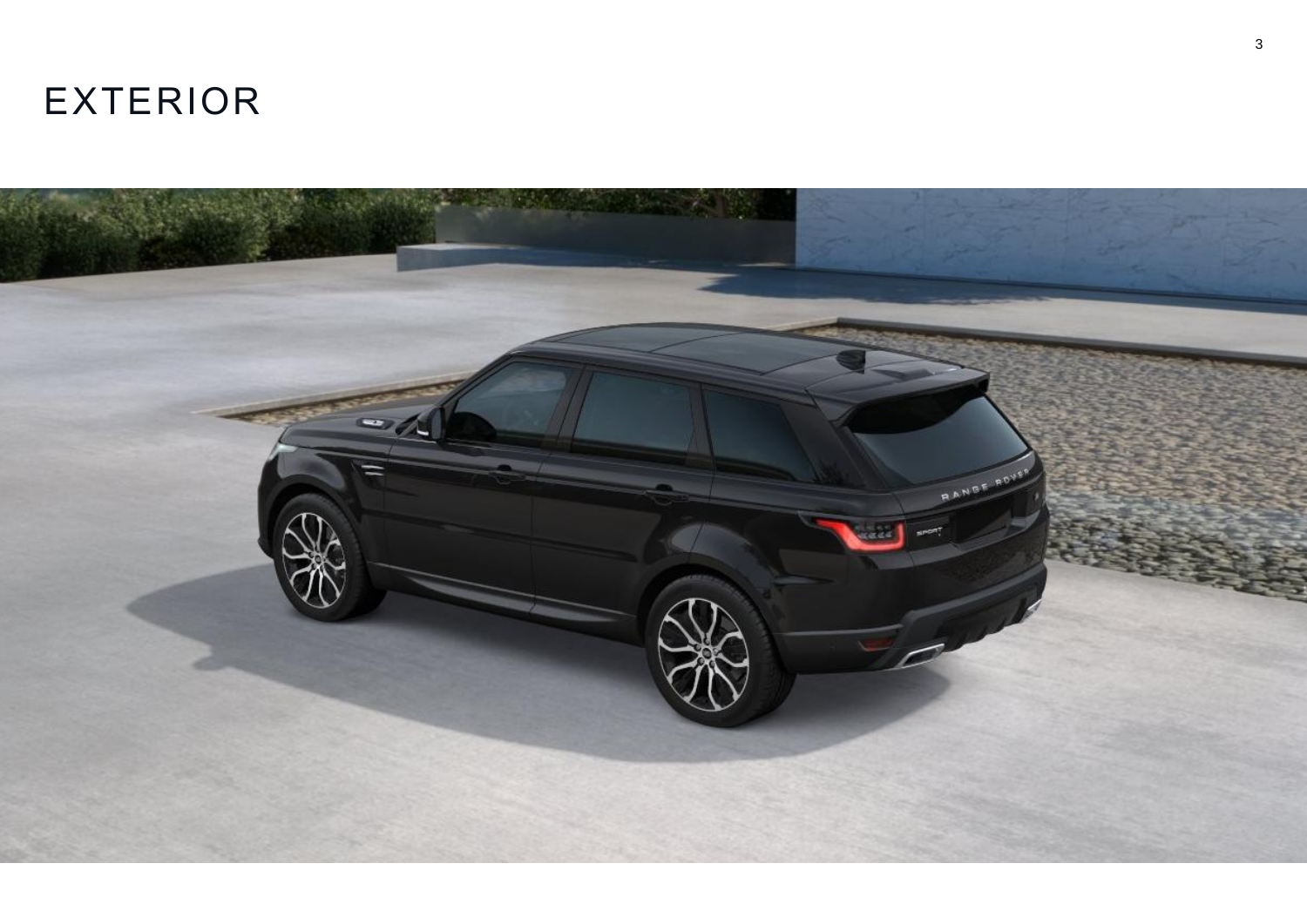### EXTERIOR 4

### Exterior Features

|                            | <b>DESCRIPTION</b>                                                             |
|----------------------------|--------------------------------------------------------------------------------|
| <b>COLOURS</b>             | Santorini Black                                                                |
| <b>COLOUR TONE</b>         | Gloss Finish                                                                   |
| <b>WHEELS</b>              | 21" Style 5007, 5 split-spoke, Gloss Black with contrast Diamond Turned finish |
| <b>BRAKES AND CALIPERS</b> | Grey anodised brake calipers with Land Rover script                            |
| ROOF COLOUR                | Body-coloured roof                                                             |
| ROOF TYPE                  | Sliding panoramic roof                                                         |
| <b>GLASS</b>               | Privacy glass                                                                  |
| GLASS                      | Toughened front and rear side glass                                            |
| <b>HEADLIGHTS</b>          | Matrix LED headlights with signature DRL                                       |









ROOF COLOUR ROOF TYPE



COLOURS COLOUR TONE WHEELS BRAKES AND CALIPERS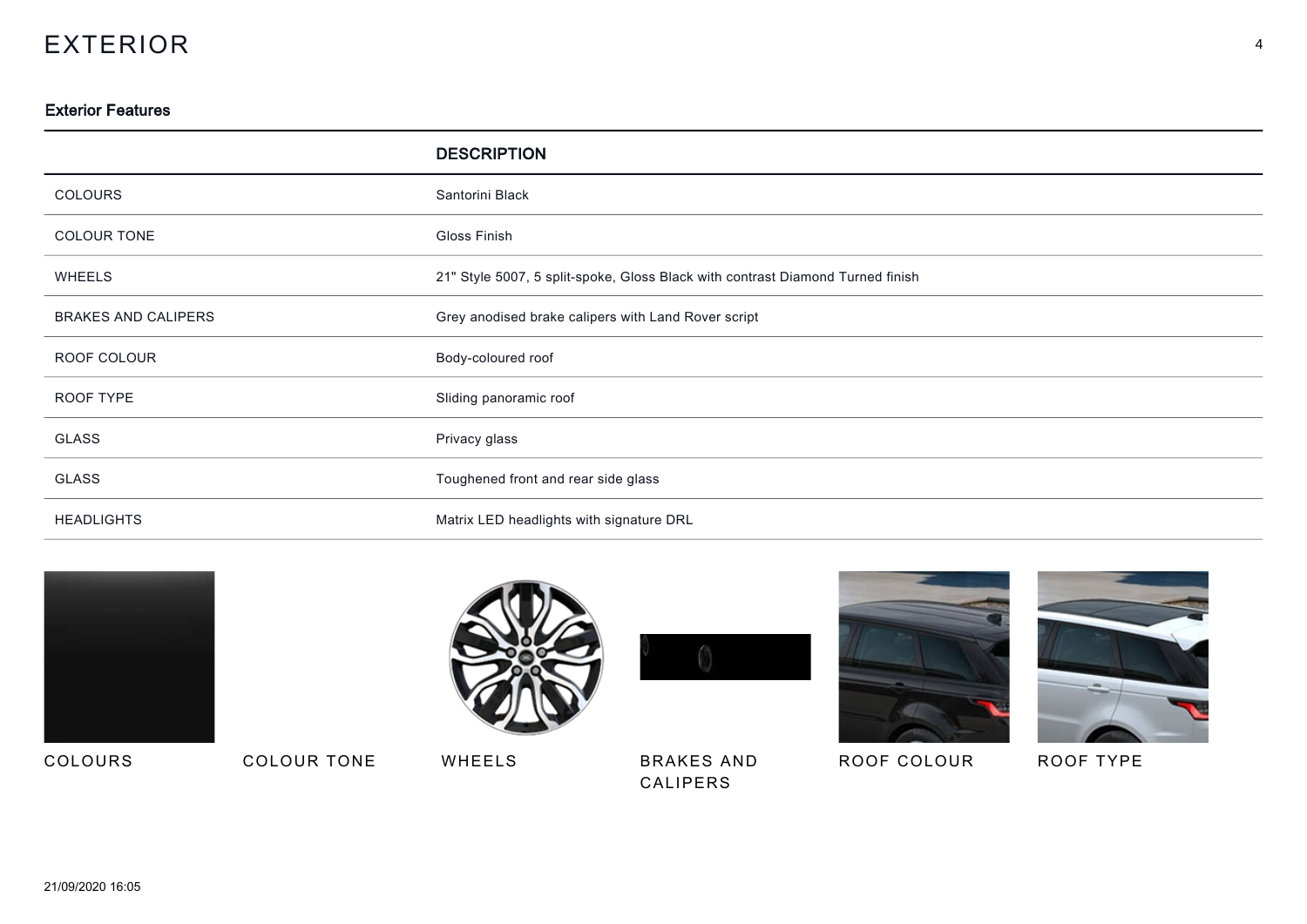## INTERIOR

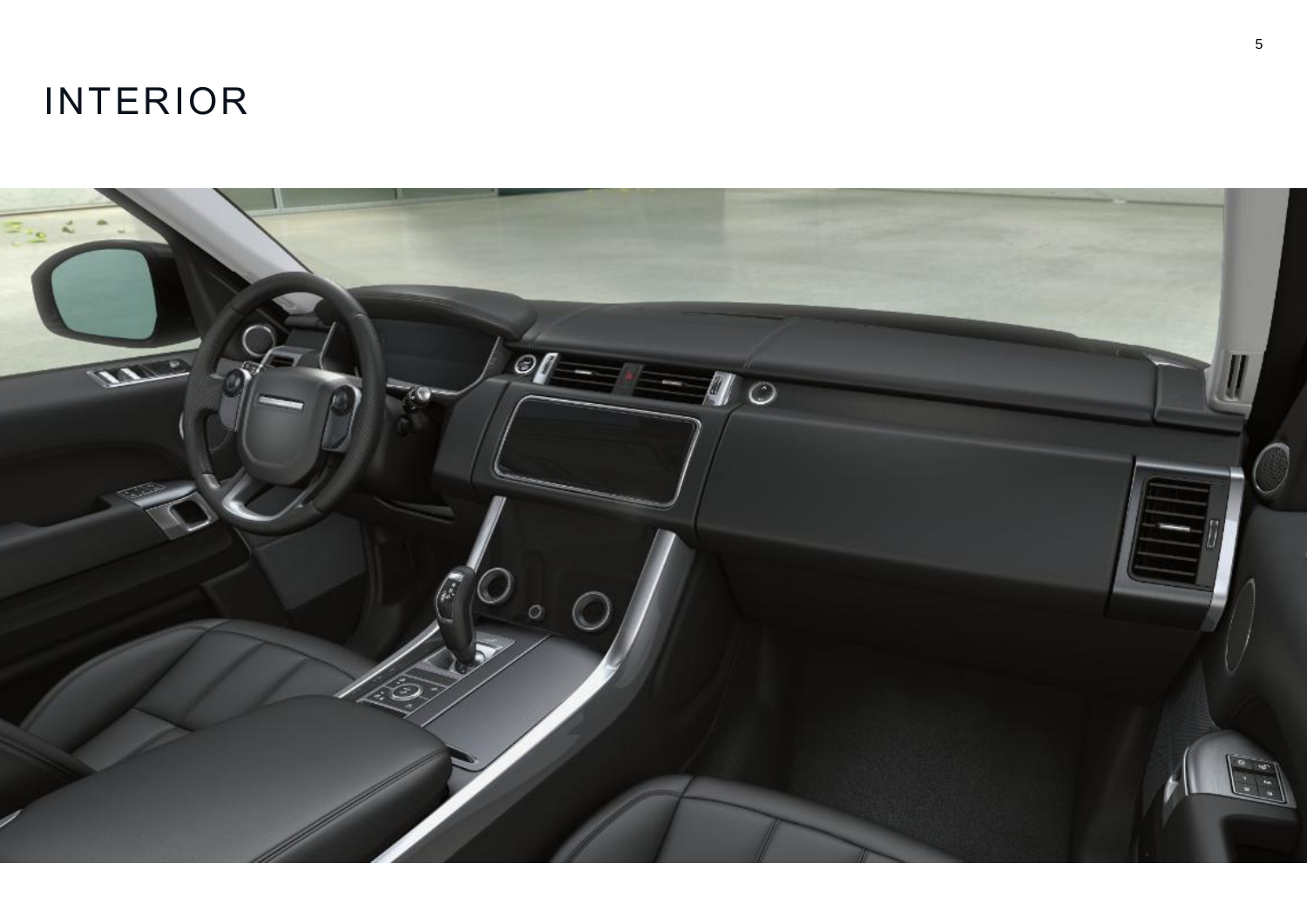### INTERIOR <sup>6</sup>

#### Interior Features

|                                | <b>DESCRIPTION</b>                               |
|--------------------------------|--------------------------------------------------|
| <b>INTERIOR CHOICES</b>        | Ebony/Ebony with Ebony seats - Grained Leather   |
| <b>SEATING STYLES</b>          | 8-way front seats                                |
| HEATED SEAT OPTION             | Heated front seats                               |
| <b>REAR SEAT ENTERTAINMENT</b> | Standard Rear Seats - No Rear Seat Entertainment |
| 2 THIRD ROW SEATS              | 5 seats                                          |
| SEAT FUNCTIONALITY             | 60:40 load through rear seats                    |
| <b>HEADLINING</b>              | Cirrus Morzine                                   |
| <b>FINISHERS</b>               | Dark Satin Brushed Aluminium trim finisher       |
| <b>AUDIO</b>                   | <b>Enhanced Sound System</b>                     |



INTERIOR CHOICES



SEAT FUNCTION-ALITY



HEADLINING FINISHERS AUDIO





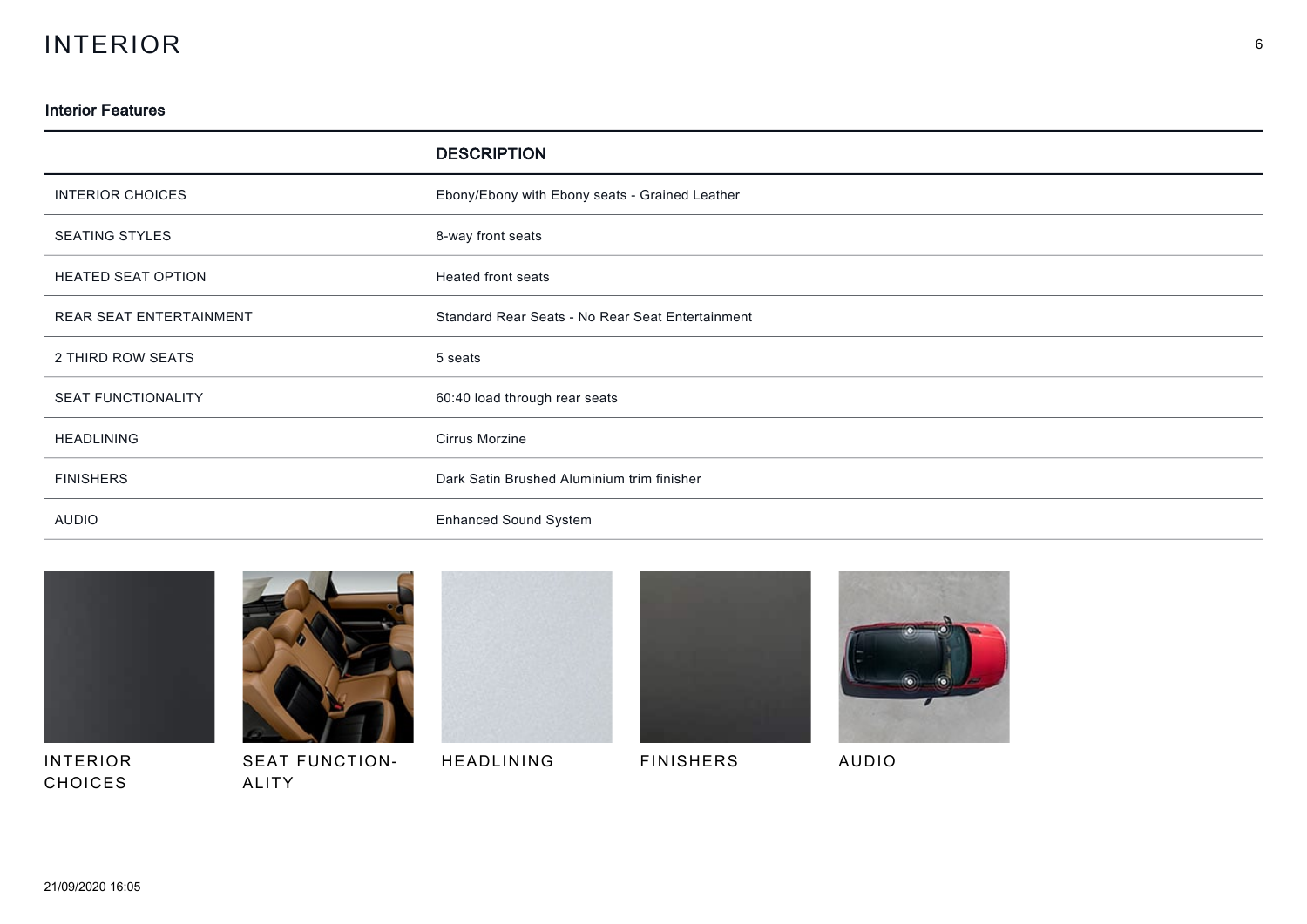## OPTIONS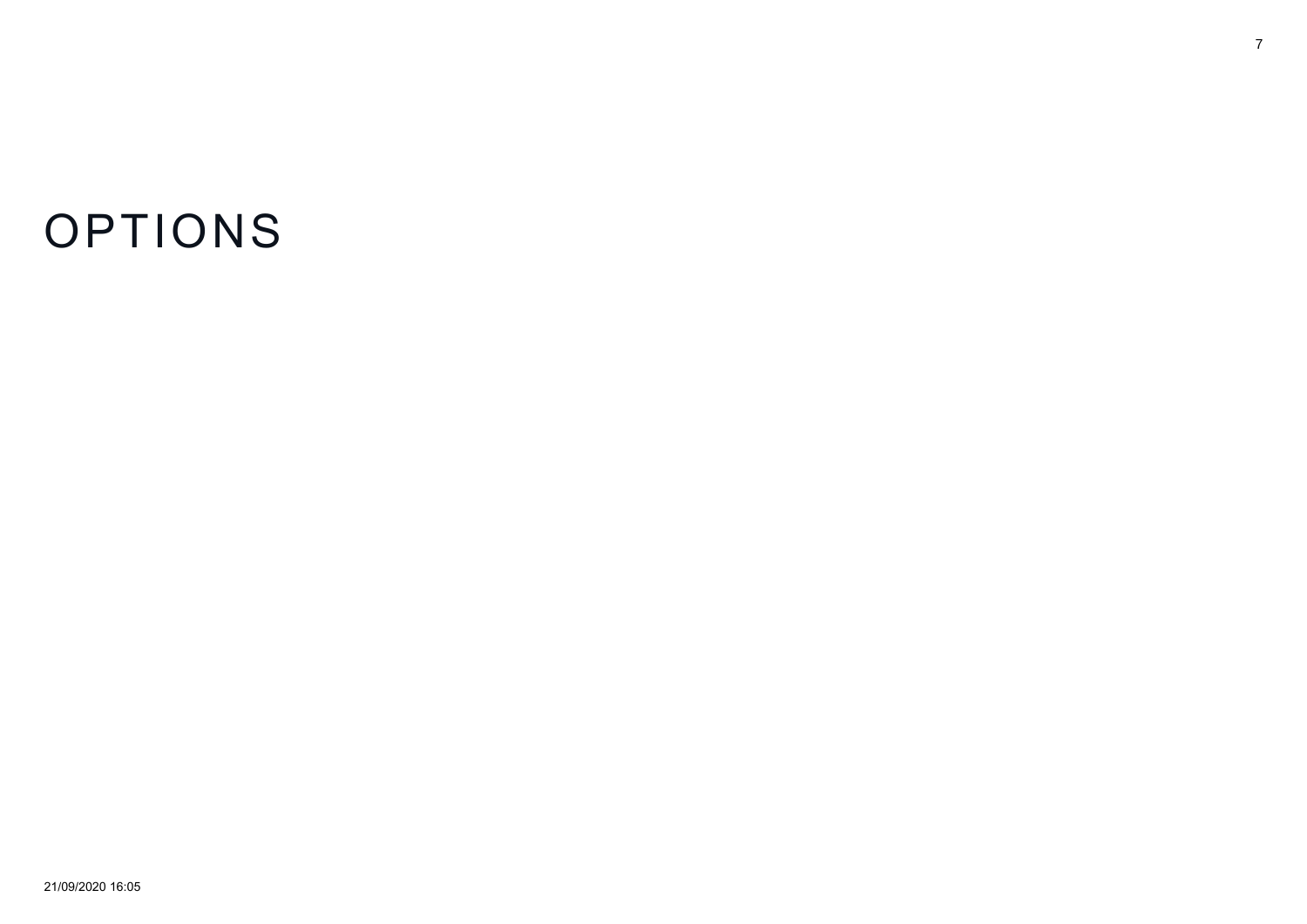#### **DESCRIPTION**

### EXTERIOR FEATURES Front fog lights Front fog lights are stylish as well as practical. Power fold, heated door mirrors with memory and Includes approach lights. Memory functionality activated when fitted in conjunction with memory seats.

### WHEELS AND TYRES

approach lights

| Reduced section alloy spare wheel | Reduced section steel spare wheel with vehicle jack and wheel brace. Stored under loadspace floor. |
|-----------------------------------|----------------------------------------------------------------------------------------------------|
|                                   | *Not available with Tyre repair system or Full size spare wheel.                                   |

#### INTERIOR FEATURES

| Carpet mats |  |
|-------------|--|
|             |  |

#### INFOTAINMENT

CD / DVD player **Please note: The CD/DVD player is located in the upper glovebox.** When selected, the volume of the upper glovebox will be reduced.

#### **CONVENIENCE**

| Powered Single-Piece Tailgate | The power single tailgate adds practicality and makes life with your Range Rover Sport even easier. Opened at the touch of a button<br>on either the facia or key fob, the opening height is programmable to suit personal preferences and accommodate more confined<br>loading areas. The tailgate is closed via a button on the inside of the boot lid. |
|-------------------------------|-----------------------------------------------------------------------------------------------------------------------------------------------------------------------------------------------------------------------------------------------------------------------------------------------------------------------------------------------------------|
|                               |                                                                                                                                                                                                                                                                                                                                                           |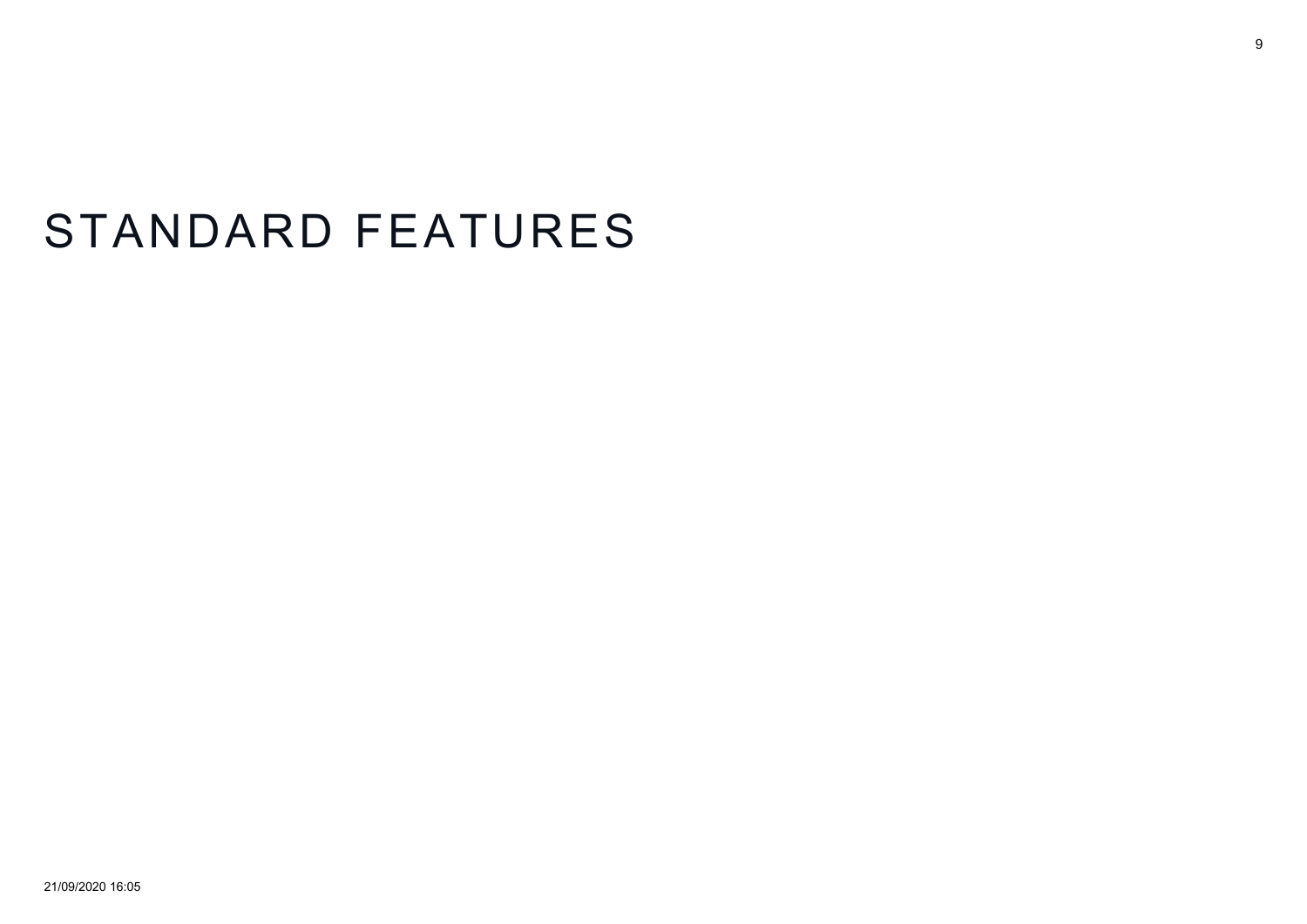### DYNAMICS

| Electric Power Assisted Steering (EPAS)    | Dynamic Stability Control (DSC) | ECO mode                                    |
|--------------------------------------------|---------------------------------|---------------------------------------------|
| Low traction launch                        | Roll Stability Control (RSC)    | Cornering Brake Control (CBC)               |
| Hill Descent Control (HDC)                 | Electric Parking Brake (EPB)    | Electronic Brake-force Distribution (EBD)   |
| <b>Gradient Acceleration Control (GAC)</b> | Gradient Release Control (GRC)  | Locking fuel flap                           |
| Low level coolant sensor                   | Service intervals sensors       | Electronic Traction Control (ETC)           |
| Brake pre-fill                             | Electronic Air Suspension       | Single-speed transfer box (high range only) |
| <b>Terrain Response</b>                    | <b>Hill Launch Assist</b>       |                                             |

### EXTERIOR FEATURES

| Roof rack mounting provisions  | Heated rear window            | Acoustic laminated windscreen        |
|--------------------------------|-------------------------------|--------------------------------------|
| Rain sensing windscreen wipers | Engine Cover                  | Left to Right Easy Config Headlights |
| Automatic headlights           | Follow me home lighting       | Rear fog light(s)                    |
| Headlight power wash           | Heated, electric door mirrors |                                      |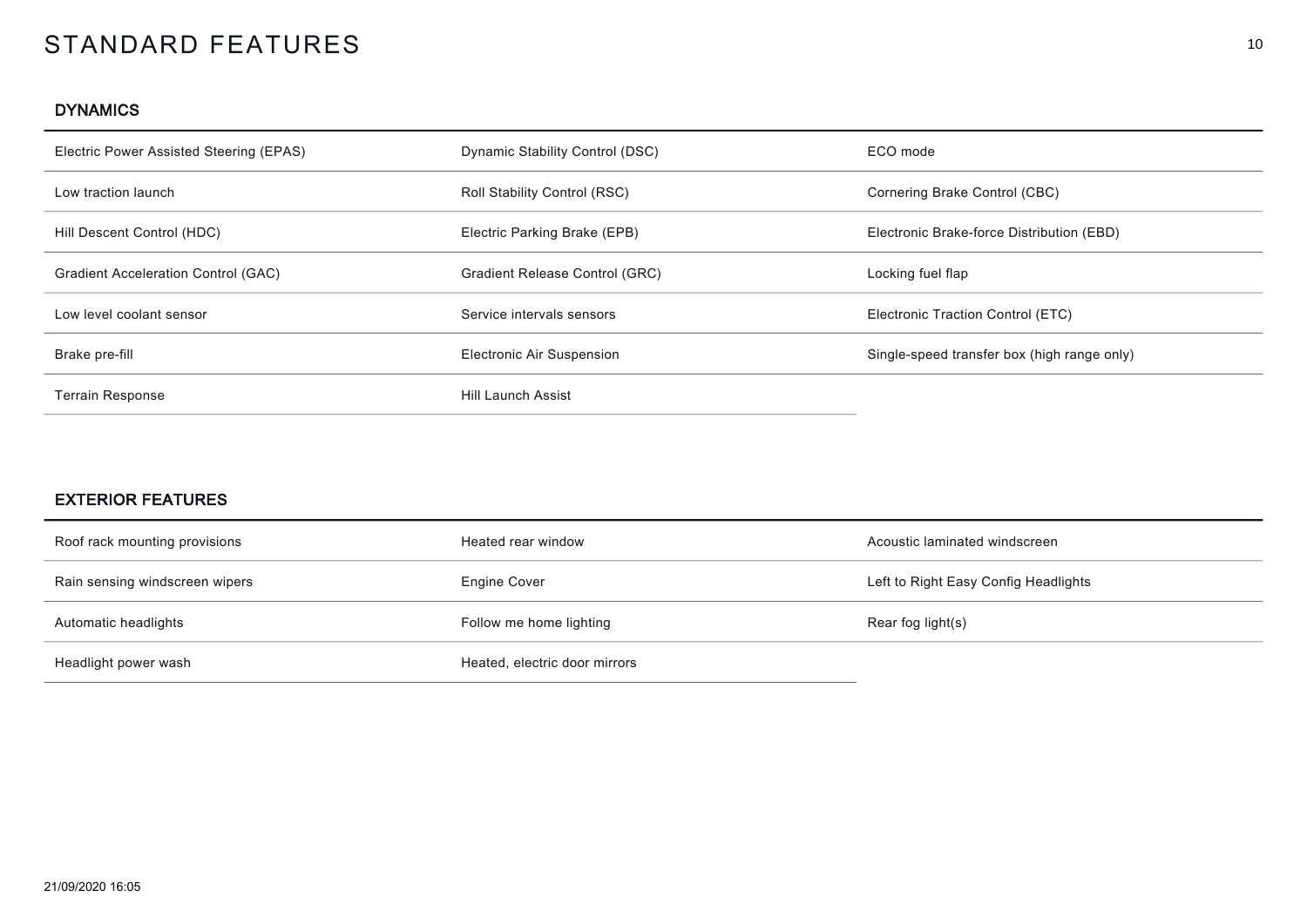### WHEELS AND TYRES

| Tyre Pressure Monitoring System (TPMS) | Locking wheel nuts | Tyre Repair System |
|----------------------------------------|--------------------|--------------------|
|                                        |                    |                    |

### INTERIOR FEATURES

| Sunvisors with vanity mirrors            | Electric windows with one-touch open/close and anti-trap | Lockable glovebox        |
|------------------------------------------|----------------------------------------------------------|--------------------------|
| Front and rear cupholders                | Front and rear grab handles                              | Front door storage space |
| Manually adjustable steering column      | Ambient Interior Lighting                                | Leather steering wheel   |
| Manual dipping interior rear view mirror |                                                          |                          |

### INFOTAINMENT

| Touch Pro Duo                       | Interactive Driver Display          | Navigation Pro                 |
|-------------------------------------|-------------------------------------|--------------------------------|
| 10" Touch Pro                       | Protect                             | Pro Services and Wi-Fi Hotspot |
| Remote Premium                      | 12V power socket(s)                 | All Terrain Info Centre        |
| Bluetooth <sup>®</sup> connectivity | Digital Audio Broadcast (DAB) radio | Android Auto™                  |

Apple CarPlay®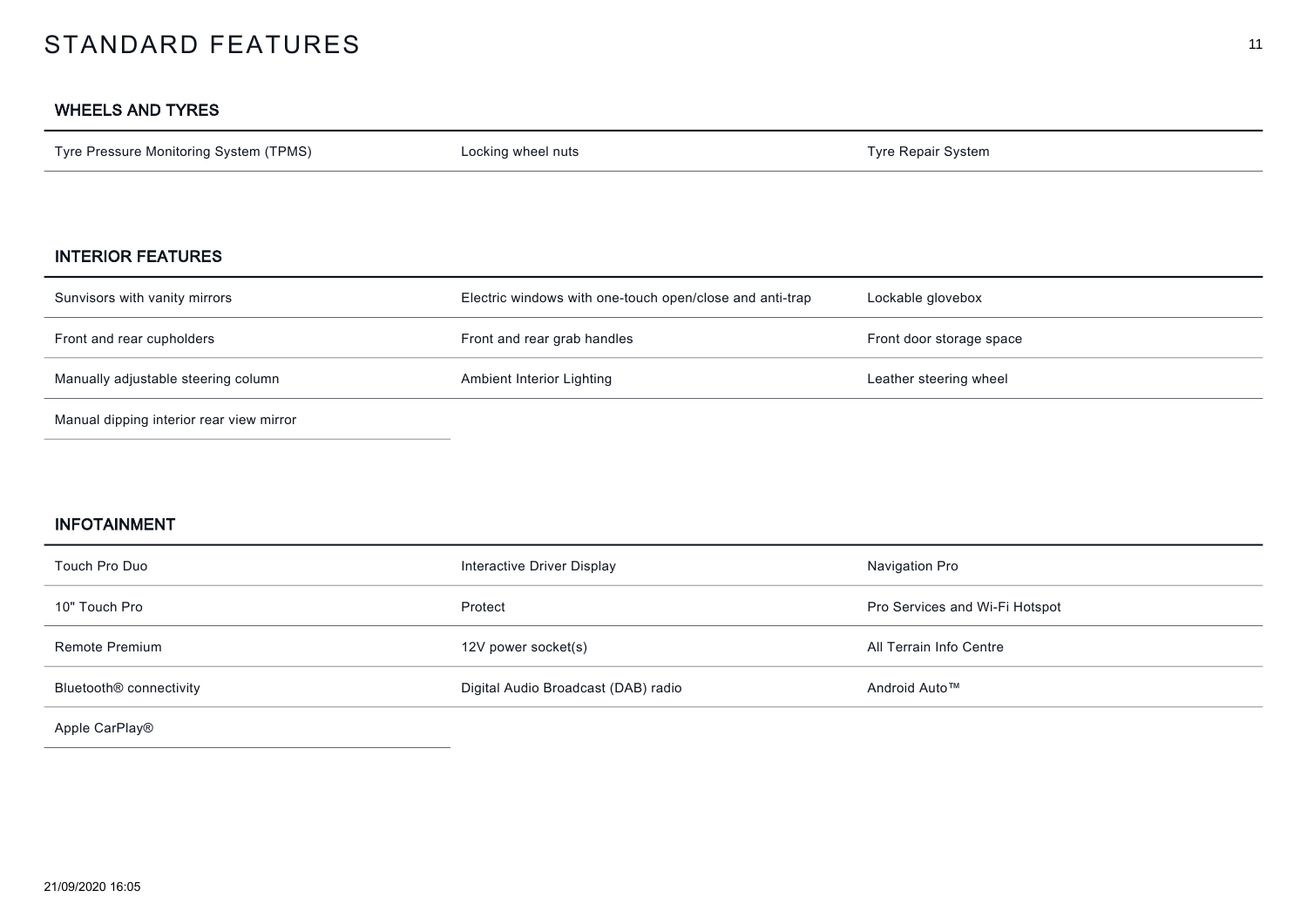### **CONVENIENCE**

| <b>Push Button Start</b> | Centre console with armrest   | Rear centre armrest          |
|--------------------------|-------------------------------|------------------------------|
| Loadspace light          | Loadspace mounting provisions | Loadspace Cover              |
| Two-zone Climate Control | Keyless Entry                 | Manual Single-Piece Tailgate |

### DRIVER ASSISTANCE

| Emergency Braking | Lane Departure Warning     | Cruise Control and Speed Limiter |
|-------------------|----------------------------|----------------------------------|
| Rear Camera       | Front and Rear Parking Aid |                                  |

### TOWING

| Trailer Stability Assist (TSA) | Electrical towing preparation | Front and rear recovery eyes |
|--------------------------------|-------------------------------|------------------------------|
|                                |                               |                              |

### SAFETY & SECURITY

| Anti-lock Braking System (ABS) | Emergency Brake Assist                               | Intrusion sensor           |
|--------------------------------|------------------------------------------------------|----------------------------|
| Customer Configurable Autolock | Customer Configurable Single Point Entry             | Power operated child locks |
| Rear ISOFIX                    | Front airbags, with passenger seat occupant detector | Seat belt pre-tensioners   |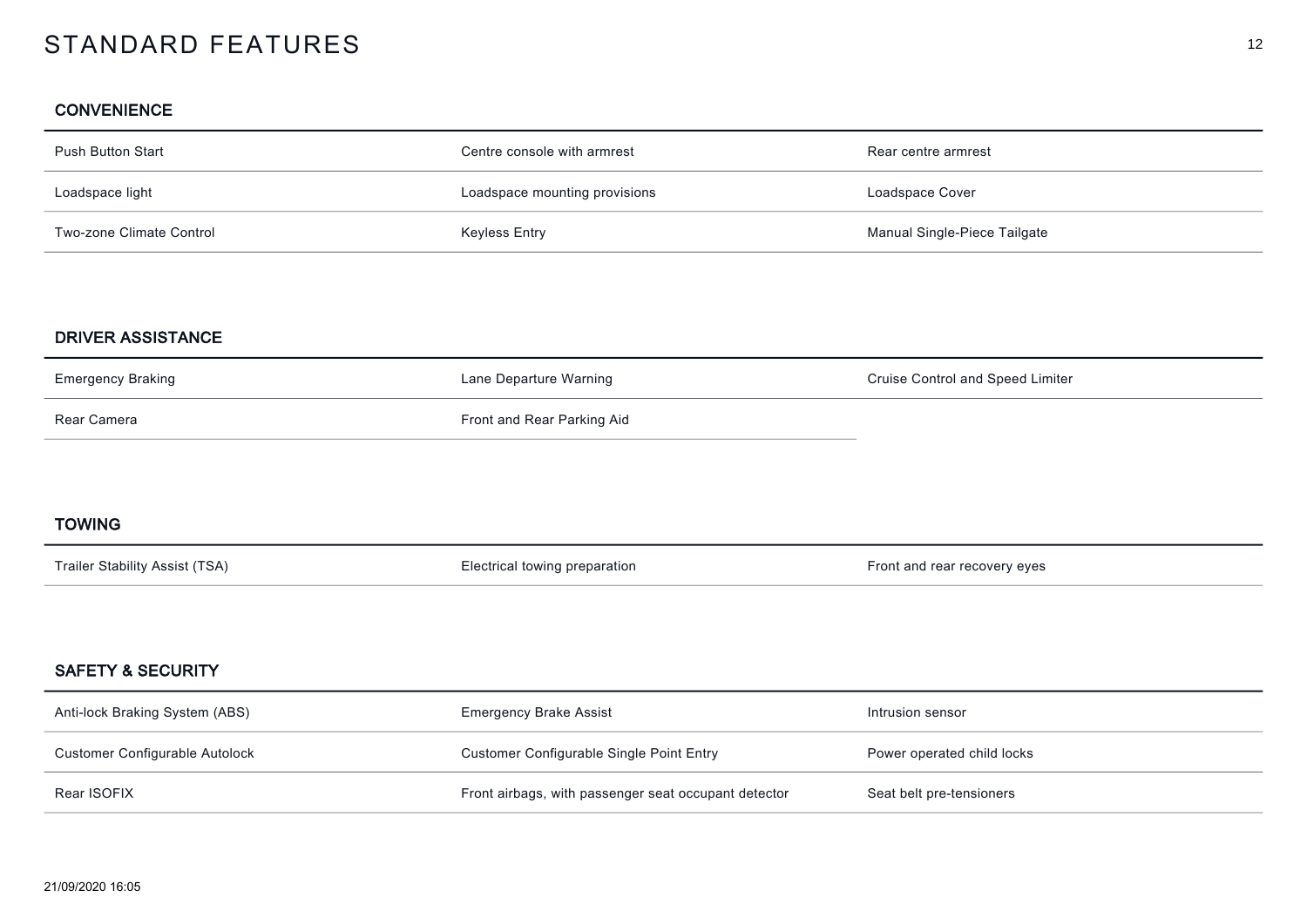#### SAFETY & SECURITY

First Aid Kit **Secure Tracker (12 Month Subscription)** Side repeater indicators in mirror

Speed Limiter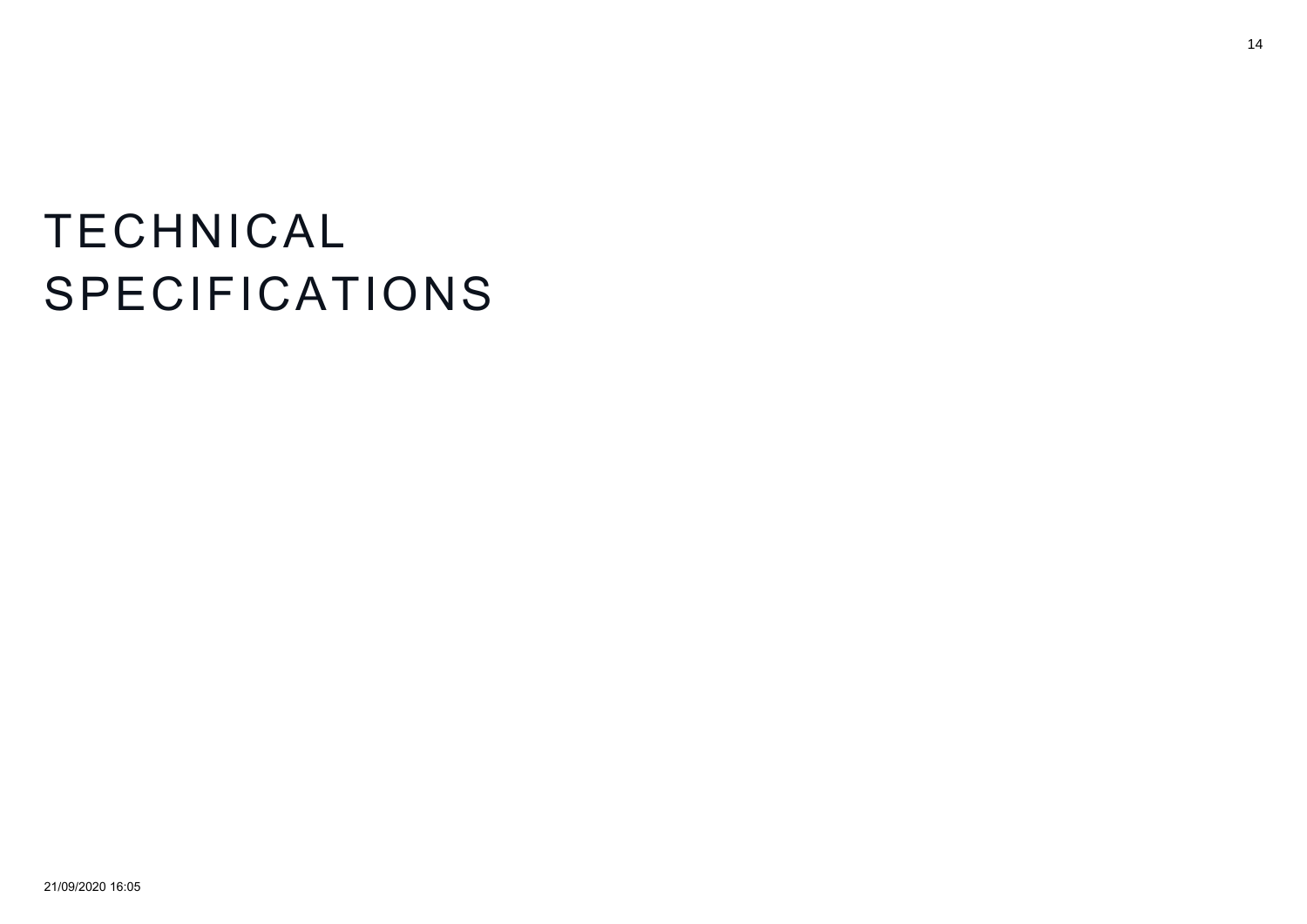| <b>PERFORMANCE</b>                                              |                             | <b>WEIGHTS</b>                                          |                                    |
|-----------------------------------------------------------------|-----------------------------|---------------------------------------------------------|------------------------------------|
| Maximum speed km/h (mph)                                        | 209 (130)                   | Unladen weight (EU) (kg)                                | $2.278 \triangle$                  |
| Acceleration (secs) 0-100 km/h (0-60mph)                        | 8,5(8,0)                    | Unladen weight (DIN) (kg)                               | 2.203▲                             |
|                                                                 |                             | Gross Vehicle Weight (GVW) (kg)                         | 3.100 (5 Seat) / 3.230 (5+2 Seats) |
| <b>FUEL ECONOMY</b>                                             |                             |                                                         |                                    |
| Combined NEDC Equivalent (NEDC2)<br>Consumption - I/100km (mpg) | $7,6(37,2) - 7,7(36,7)$     | <b>TOWING</b>                                           |                                    |
| Combined NEDC Equivalent (NEDC2) CO2                            | 199 - 203†                  | Unbraked trailer (kg)                                   | 750                                |
| Emissions - g/km                                                |                             | Maximum towing (kg)                                     | 3.500                              |
| Combined WLTP Consumption - I/100km<br>(mpg)                    | $8,3(34,2) - 9,1(30.9)$ † † | Maximum coupling point (nose weight) (kg)               | 150                                |
| Combined WLTP CO <sub>2</sub> Emissions - g/km                  | 217 - 240 ††                | Maximum vehicle and trailer combination<br>$(GTW)$ (kg) | 6.600 (5 Seat) / 6.730 (5+2 Seats) |
| Tank capacity (litres approx.)                                  | 86                          |                                                         |                                    |
|                                                                 |                             | <b>ROOF CARRYING</b>                                    |                                    |
| <b>POWERTRAIN</b>                                               |                             | Maximum roof load (including cross bars)                | 100                                |
| Capacity (cc)                                                   | 2.997                       | (kg)                                                    |                                    |
| Maximum power (PS/kW/rpm)                                       | 249 / 183 / 4.000           | <b>DIMENSIONS</b>                                       |                                    |
| Maximum torque (Nm/rpm)                                         | 600 / 1.250-2.250           | Height (mm)                                             | 1.803                              |
| Transmission                                                    | Auto                        |                                                         |                                    |
|                                                                 |                             | Length (mm)                                             | 4.879                              |
|                                                                 |                             | Width with mirrors folded (mm)                          | 2.073                              |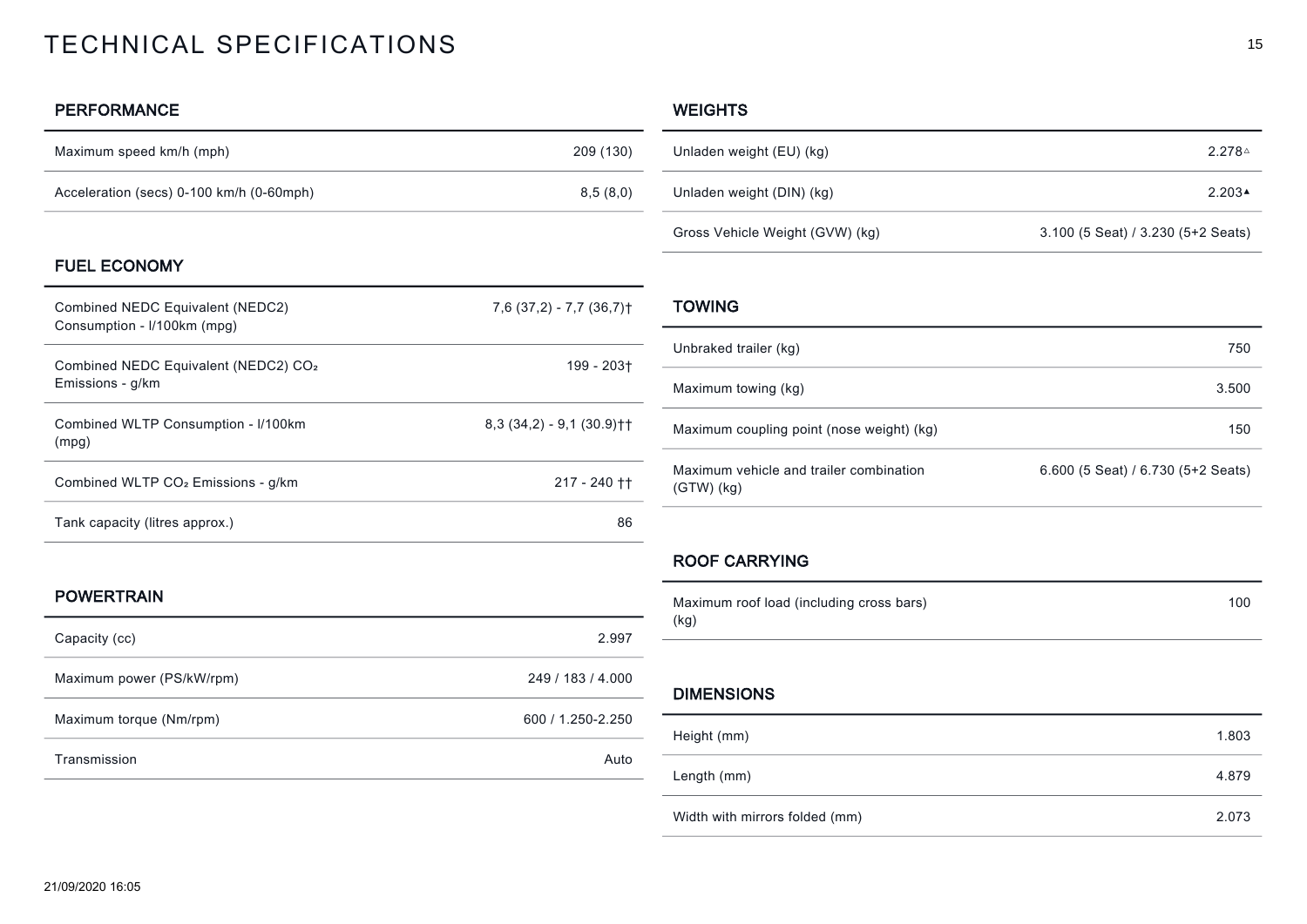Length behind first row (mm) 1.852

### DIMENSIONS

| Width with mirrors out (mm)                             | 2.220       | Maximum loadspace volume behind first row<br>- Dry (litres)  | 1.463 $\diamond$ |
|---------------------------------------------------------|-------------|--------------------------------------------------------------|------------------|
| Front wheel track (mm)                                  | 1.692       |                                                              |                  |
| Rear wheel track (mm)                                   | 1.686       | Maximum loadspace volume behind first row<br>- Wet (litres)  | 1.686+           |
| Wheelbase (mm)                                          | 2.923       | Length behind second row (mm)                                | 1.035            |
|                                                         |             | Maximum loadspace volume behind second<br>row - Dry (litres) | $623\diamond$    |
| <b>HEADROOM</b>                                         |             | Maximum loadspace volume behind second                       | 780+             |
| Maximum front/rear headroom with standard<br>roof (mm)  | 1.002 / 992 | row - Wet (litres)                                           |                  |
|                                                         |             | Length behind third row (mm)                                 | 390              |
| Maximum front/rear headroom with<br>panoramic roof (mm) | 984 / 991   | Maximum loadspace volume behind third<br>row - Dry (litres)  | 162 √‡‡          |
| <b>LEGROOM</b>                                          |             | Maximum loadspace volume behind third<br>row - Wet (litres)  | $221 + 11$       |
| Maximum front/rear legroom (mm)                         | 1.004 / 940 |                                                              |                  |
|                                                         |             | <b>GROUND CLEARANCE - STANDARD</b>                           |                  |
| <b>LOADSPACE CAPACITY</b>                               |             | Ride height (mm)                                             | 213              |
| Height (mm)                                             | 837         | Approach Angle                                               | $26^{\circ}$     |
| Width (mm)                                              | 1.285       | Departure Angle                                              | $26,2^\circ$     |
| Width between arches (mm)                               | 1.116       | Ramp Angle                                                   | $21,2^{\circ}$   |

LOADSPACE CAPACITY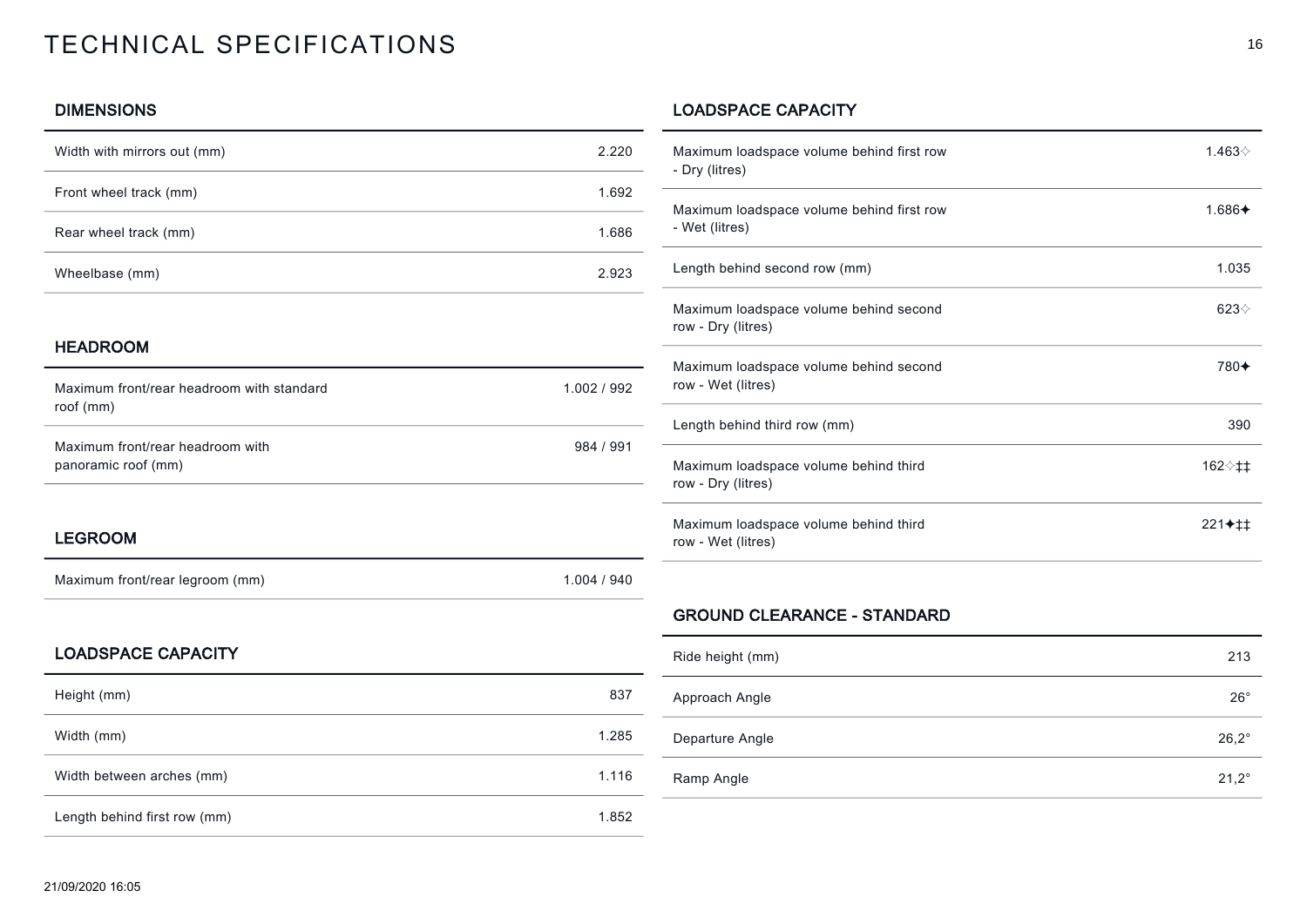#### GROUND CLEARANCE - OFF ROAD

| Ride height (mm) | 278            |
|------------------|----------------|
| Approach Angle   | $33^\circ$     |
| Departure Angle  | $30^{\circ}$   |
| Ramp Angle       | $25,7^{\circ}$ |

#### WADING DEPTH

| Maximum wading depth (mm) | 850 |
|---------------------------|-----|
|                           |     |

#### TURNING CIRCLE

| Kerb-to-kerb (m)                  | 12,39 |
|-----------------------------------|-------|
| Wall-to-wall (m)                  | 12,5  |
| Turns lock-to-lock (no. of turns) | 2.7   |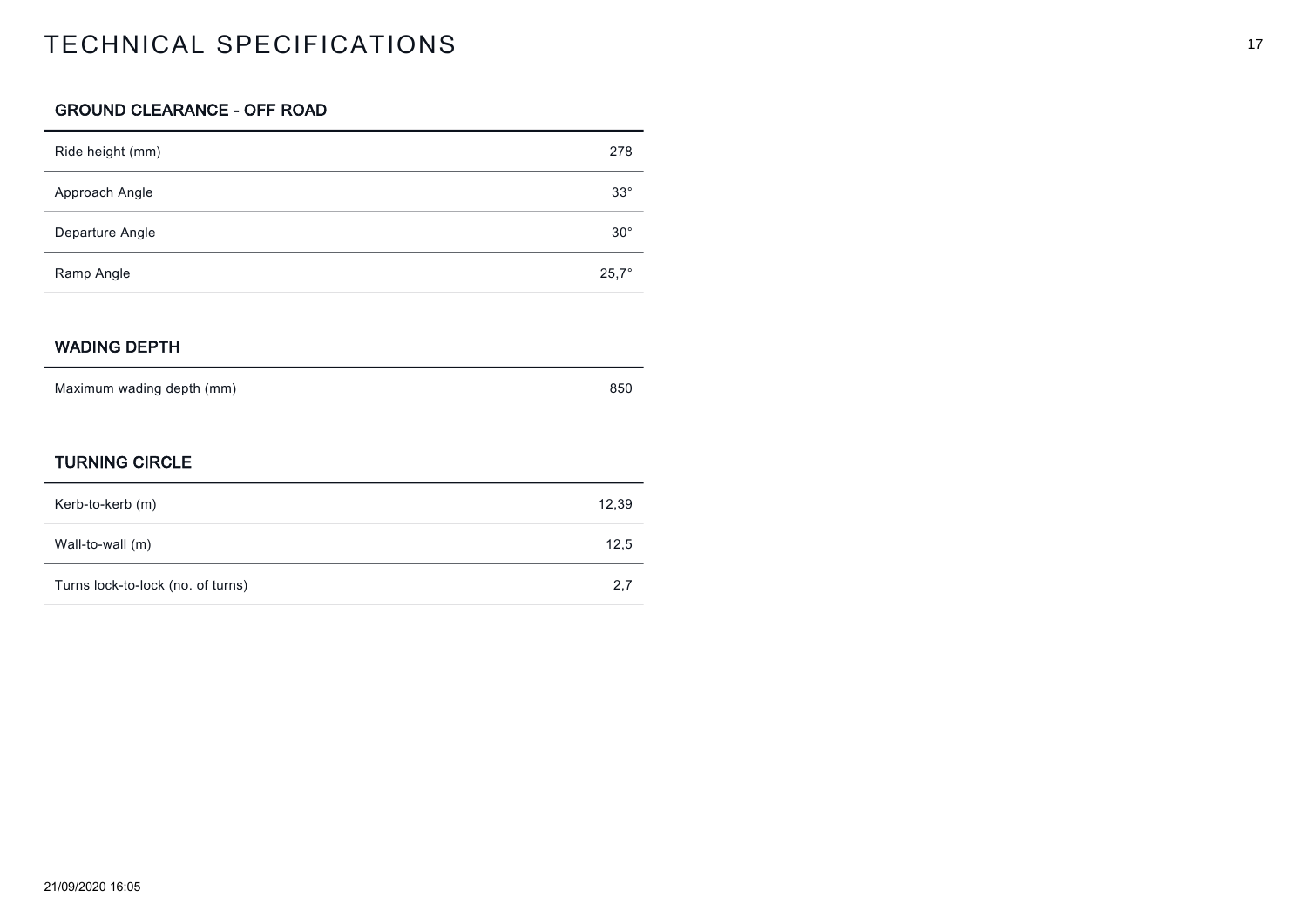PRICING THE RESERVE THAT THE RESERVE THAT THE RESERVE THAT THE RESERVE THAT THE RESERVE THAT THE RESERVE THAT THE RESERVE THAT THE RESERVE THAT THE RESERVE THAT THE RESERVE THAT THE RESERVE THAT THE RESERVE THAT THE RESERV



### YOUR CONFIGURATION

https://rules.config.landrover.com/lr2/r/summary/\_/en\_xi/l494\_k215/48271/a-he494-249\_a-s/ [n-020bt\\_n-025am\\_n-029vt\\_n-030nm\\_n-031tk\\_n-033bv\\_n-033cw\\_n-041cz\\_n-047db\\_n-064ap\\_n-064qc\\_n-070av\\_n-079aj\\_n-1ag](https://rules.config.landrover.com/lr2/r/summary/_/en_xi/l494_k215/48271/a-he494-249_a-s/n-020bt_n-025am_n-029vt_n-030nm_n-031tk_n-033bv_n-033cw_n-041cz_n-047db_n-064ap_n-064qc_n-070av_n-079aj_n-1ag)

21/09/2020 16:05